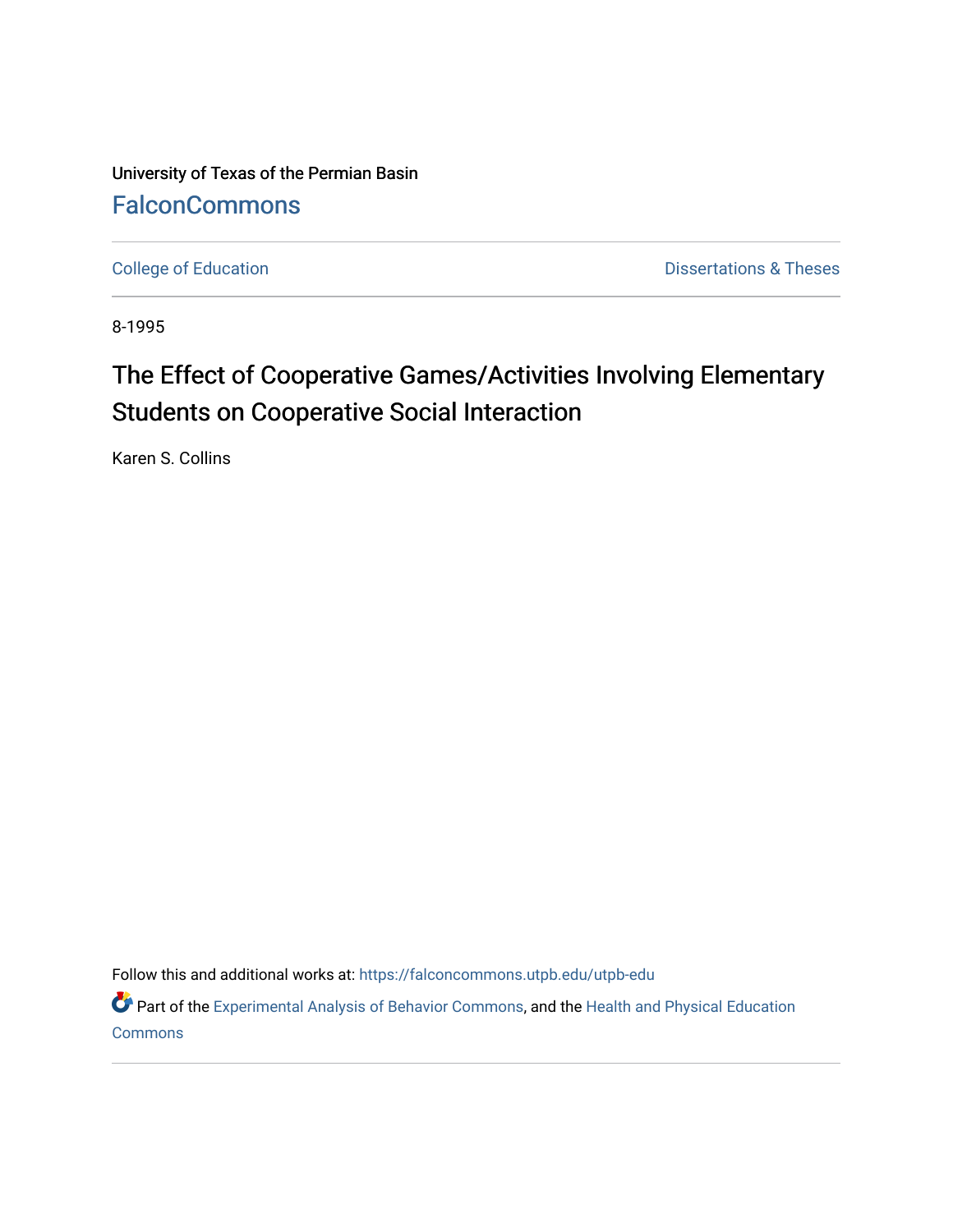### THE EFFECT OF COOPERATIVE GAMES/ACTIVITIES INVOLVING ELEMENTARY STUDENTS ON COOPERATIVE SOCIAL INTERACTION

**Beach** 

APPROVED BY SUPERVISORY, COMMITTEE: Al Milliren,  $Ed.D$ G. Peter Ienatsch, Ph.D. Virgyl fedenberg,  $Ed.D$  $\mathbf{F}_i$ Zo Þ చ J. Michael Robinson, Ph.D.<br>Graduate Faculty Representative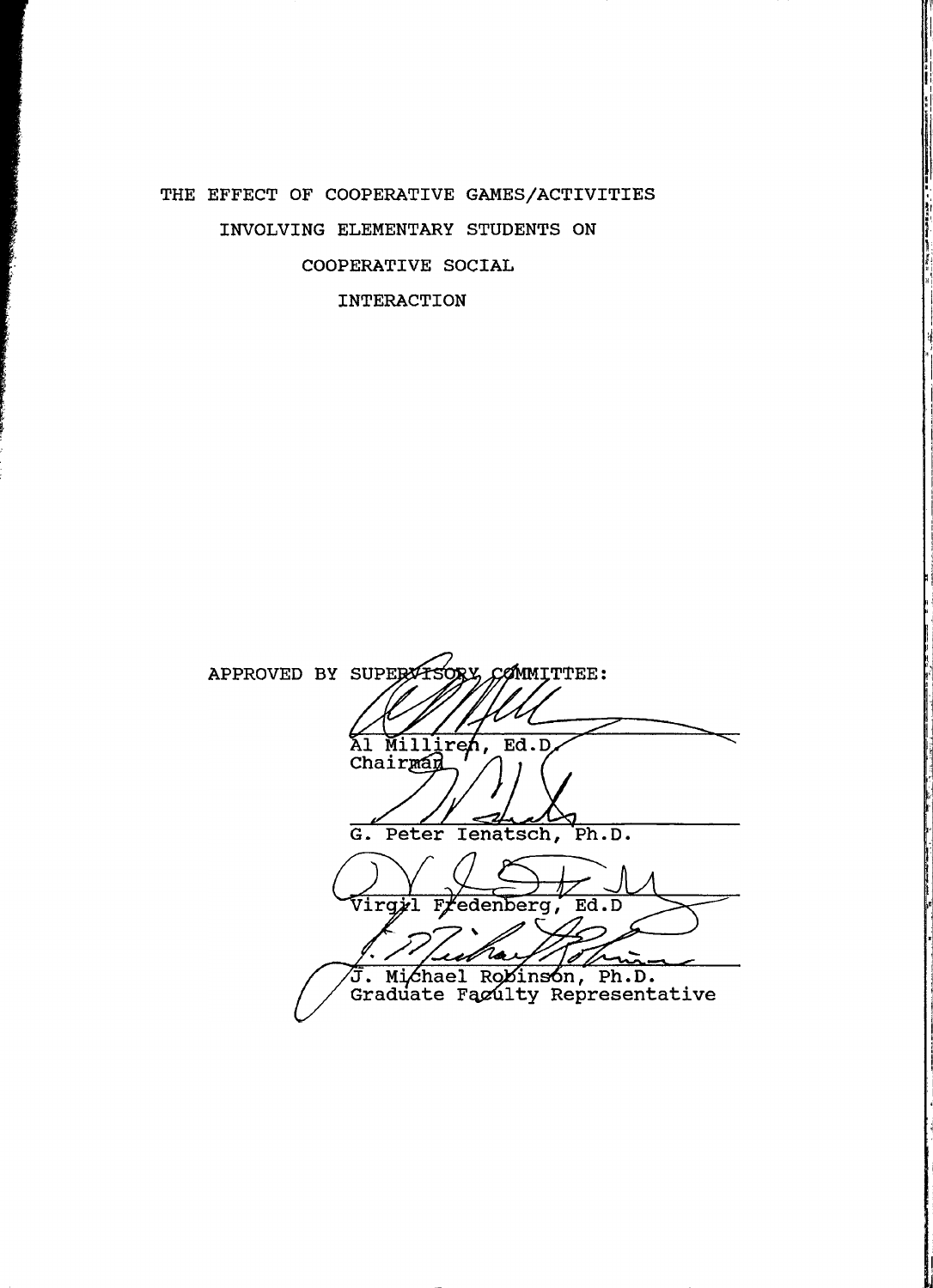## THE EFFECT OF COOPERATIVE GAMES/ACTIVITIES INVOLVING ELEMENTARY STUDENTS ON COOPERATIVE SOCIAL

#### INTERACTION

by

#### KAREN S. COLLINS, B.S.

#### RESEARCH PROJECT REPORT

Presented to the Graduate Faculty of Education The University of Texas of the Permian Basin in Partial Fulfillment of Requirements for the Degree of

MASTER OF ARTS

### THE UNIVERSITY OF TEXAS OF THE PERMIAN BASIN

August 1995